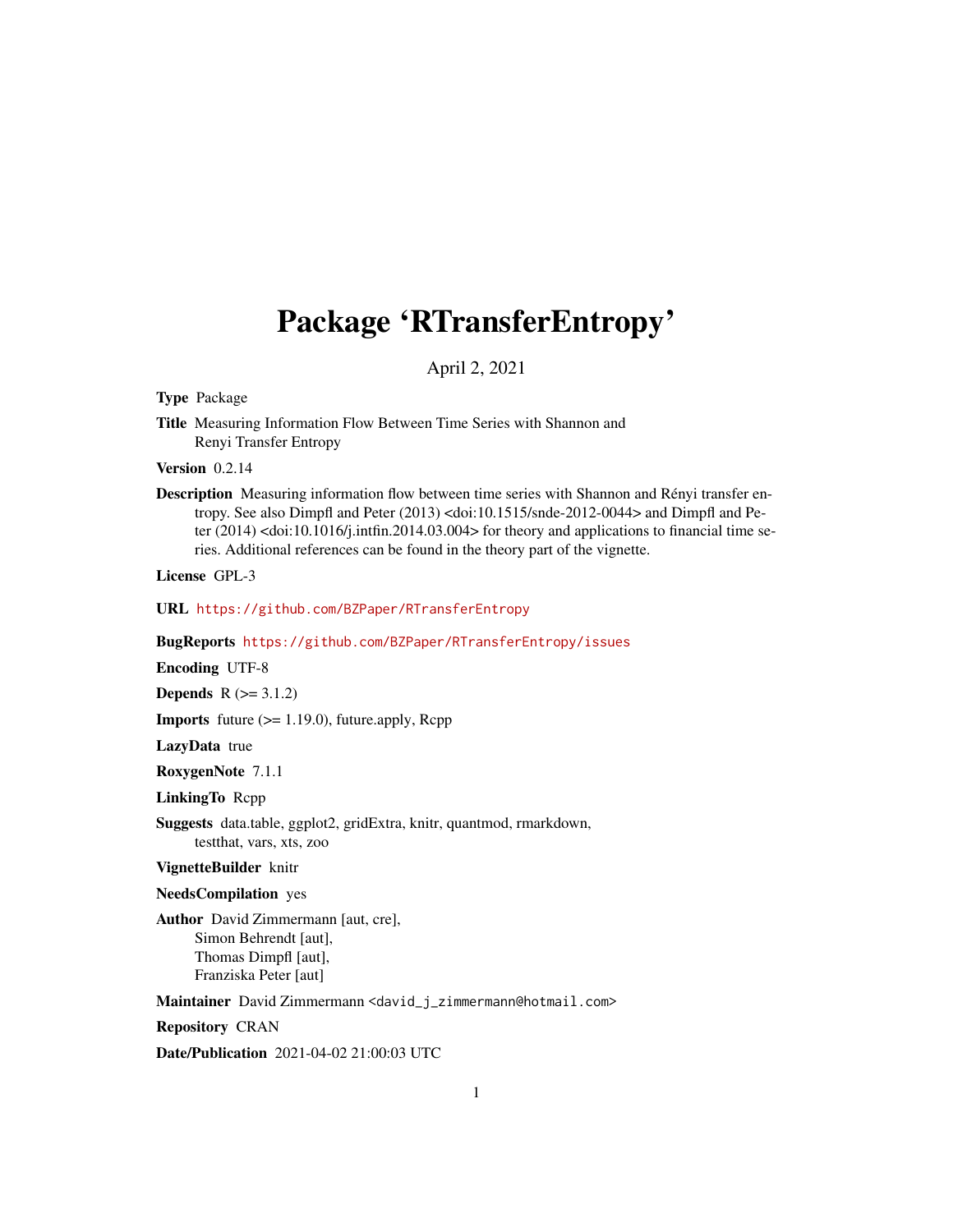## <span id="page-1-0"></span>R topics documented:

| Index |                                                                                                                                        |  |  |  |  |  |  |  |  |  |  |  |  |  |  |  | 14 |
|-------|----------------------------------------------------------------------------------------------------------------------------------------|--|--|--|--|--|--|--|--|--|--|--|--|--|--|--|----|
|       |                                                                                                                                        |  |  |  |  |  |  |  |  |  |  |  |  |  |  |  |    |
|       |                                                                                                                                        |  |  |  |  |  |  |  |  |  |  |  |  |  |  |  |    |
|       |                                                                                                                                        |  |  |  |  |  |  |  |  |  |  |  |  |  |  |  |    |
|       |                                                                                                                                        |  |  |  |  |  |  |  |  |  |  |  |  |  |  |  |    |
|       |                                                                                                                                        |  |  |  |  |  |  |  |  |  |  |  |  |  |  |  |    |
|       |                                                                                                                                        |  |  |  |  |  |  |  |  |  |  |  |  |  |  |  |    |
|       | $\text{coef}.\text{transfer\_entropy} \dots \dots \dots \dots \dots \dots \dots \dots \dots \dots \dots \dots \dots \dots \dots \dots$ |  |  |  |  |  |  |  |  |  |  |  |  |  |  |  |    |
|       |                                                                                                                                        |  |  |  |  |  |  |  |  |  |  |  |  |  |  |  |    |
|       |                                                                                                                                        |  |  |  |  |  |  |  |  |  |  |  |  |  |  |  |    |

<span id="page-1-1"></span>calc\_ete *Calculates the Effective Transfer Entropy for two time series*

#### Description

Calculates the Effective Transfer Entropy for two time series

#### Usage

```
calc_ete(
 x,
 y,
 lx = 1,ly = 1,q = 0.1,
 entropy = "Shannon",
  shuffles = 100,
  type = "quantiles",
  quantiles = c(5, 95),
 bins = NULL,
 limits = NULL,
 burn = 50,
 seed = NULL,
 na.rm = TRUE
)
```
#### Arguments

| $\mathsf{x}$ | a vector of numeric values, ordered by time. Also allowed are xts, zoo, or ts<br>objects.                      |
|--------------|----------------------------------------------------------------------------------------------------------------|
| y            | a vector of numeric values, ordered by time. Also allowed are xts, zoo, or ts<br>objects.                      |
| 1x           | Markov order of x, i.e. the number of lagged values affecting the current value<br>of x. Default is $1x = 1$ . |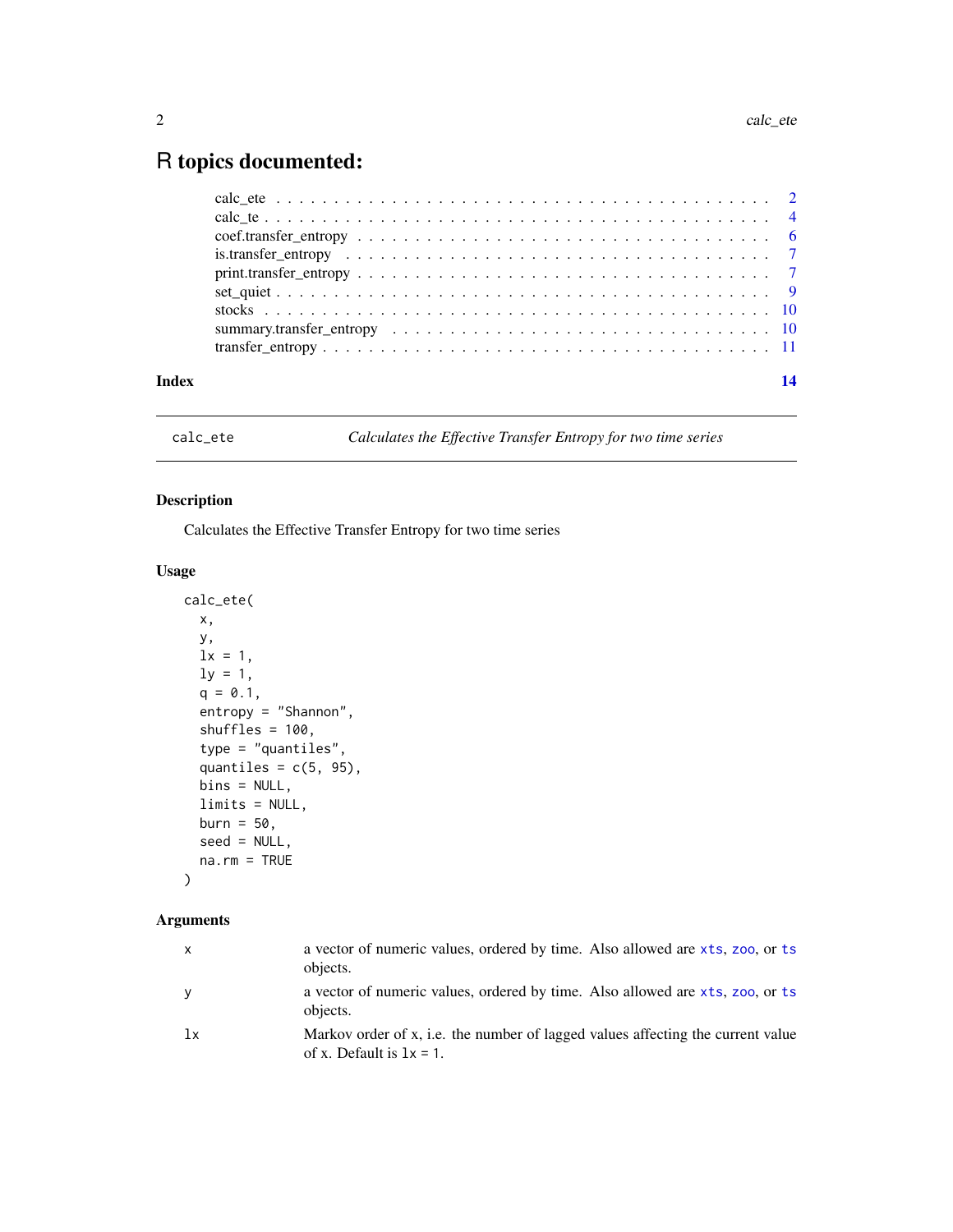<span id="page-2-0"></span>

| 1 <sub>y</sub> | Markov order of y, i.e. the number of lagged values affecting the current value<br>of y. Default is $1y = 1$ .                                                                                                |
|----------------|---------------------------------------------------------------------------------------------------------------------------------------------------------------------------------------------------------------|
| q              | a weighting parameter used to estimate Renyi transfer entropy, parameter is be-<br>tween 0 and 1. For $q = 1$ , Renyi transfer entropy converges to Shannon transfer<br>entropy. Default is $q = 0.1$ .       |
| entropy        | specifies the transfer entropy measure that is estimated, either 'Shannon' or<br>'Renyi'. The first character can be used to specify the type of transfer entropy<br>as well. Default is entropy = 'Shannon'. |
| shuffles       | the number of shuffles used to calculate the effective transfer entropy. Default is<br>$shuffles = 100.$                                                                                                      |
| type           | specifies the type of discretization applied to the observed time series: 'quantiles',<br>'bins' or 'limits'. Default is type = 'quantiles'.                                                                  |
| quantiles      | specifies the quantiles of the empirical distribution of the respective time series<br>used for discretization. Default is quantiles = $c(5, 95)$ .                                                           |
| bins           | specifies the number of bins with equal width used for discretization. Default is<br>$bins = NULL.$                                                                                                           |
| limits         | specifies the limits on values used for discretization. Default is limits = NULL.                                                                                                                             |
| burn           | the number of observations that are dropped from the beginning of the boot-<br>strapped Markov chain. Default is burn = 50.                                                                                   |
| seed           | a seed that seeds the PRNG (will internally just call set seed), default is seed =<br>NULL.                                                                                                                   |
| na.rm          | if missing values should be removed (will remove the values at the same point<br>in the other series as well). Default is TRUE.                                                                               |

#### Value

a single numerical value for the effective transfer entropy

#### See Also

[calc\\_te](#page-3-1) and[transfer\\_entropy](#page-10-1)

```
# construct two time-series
set.seed(1234567890)
n <- 1000
x \leq -\operatorname{rep}(\emptyset, n + 1)y <- rep(0, n + 1)
for (i in seq(n)) {
  x[i + 1] \le 0.2 \times x[i] + \text{norm}(1, 0, 2)y[i + 1] < -x[i] + \text{norm}(1, 0, 2)}
x \le -x[-1]y \le y[-1]
```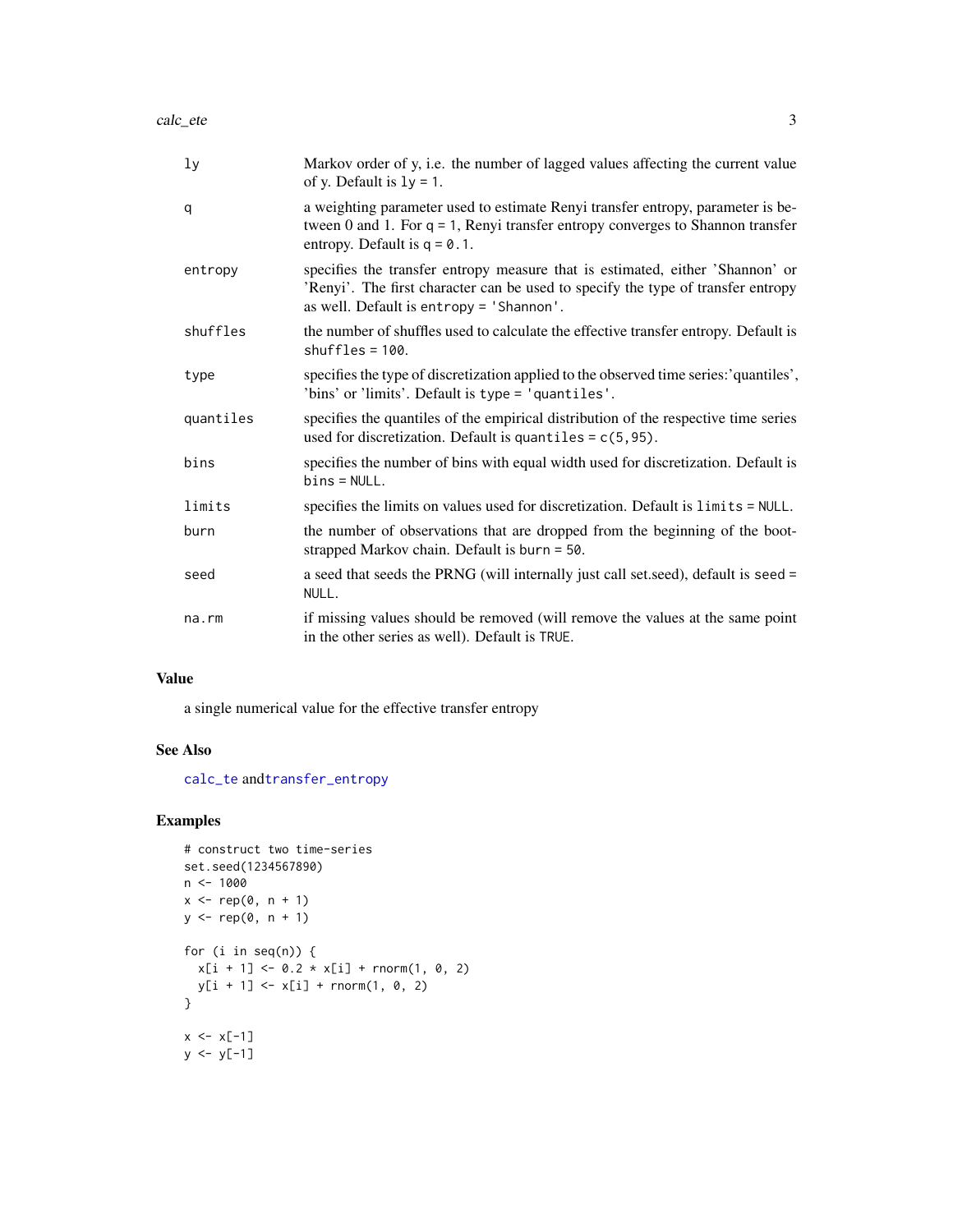```
# calculate the X->Y transfer entropy value
calc_ete(x, y)
# calculate the Y->X transfer entropy value
calc_ete(y, x)
  # Compare the results
  # even with the same seed, transfer_entropy might return slightly different
  # results from calc_ete
  calc\_ete(x, y, seed = 123)calc\_ete(y, x, seed = 123)transfer_entropy(x, y, nboot = 0, seed = 123)
```
<span id="page-3-1"></span>calc\_te *Calculates the Transfer Entropy for two time series*

#### Description

Calculates the Transfer Entropy for two time series

#### Usage

```
calc_te(
  x,
  y,
  lx = 1,ly = 1,q = 0.1,
  entropy = "Shannon",
  shuffles = 100,
  type = "quantiles",
  quantiles = c(5, 95),
 bins = NULL,
 limits = NULL,
 burn = 50,
  seed = NULL,
 na.rm = TRUE
```

```
)
```
### Arguments

| a vector of numeric values, ordered by time. Also allowed are xts, zoo, or ts<br>objects. |
|-------------------------------------------------------------------------------------------|
| a vector of numeric values, ordered by time. Also allowed are xts, zoo, or ts<br>objects. |

<span id="page-3-0"></span>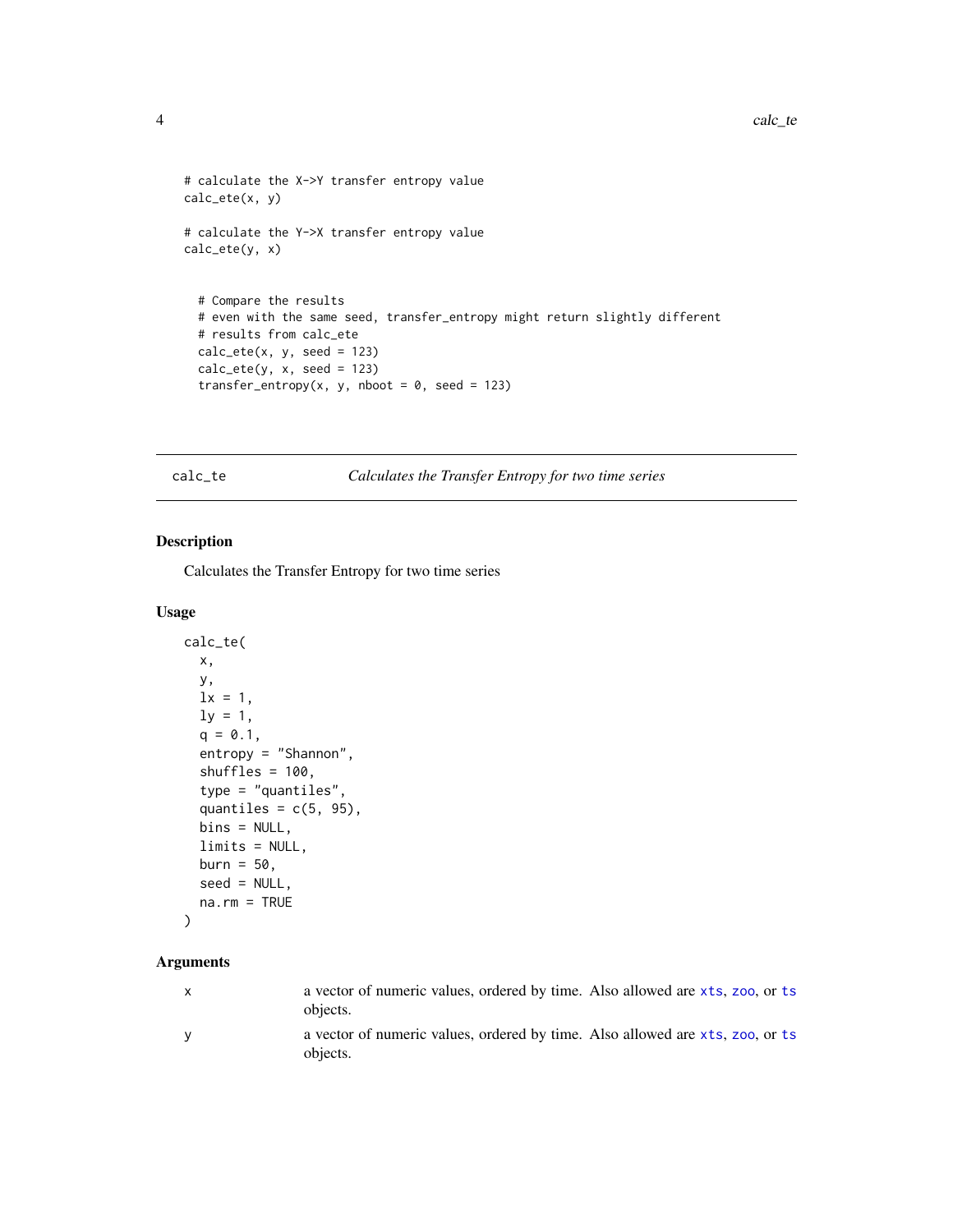<span id="page-4-0"></span>

| 1x             | Markov order of x, i.e. the number of lagged values affecting the current value<br>of x. Default is $1x = 1$ .                                                                                                |
|----------------|---------------------------------------------------------------------------------------------------------------------------------------------------------------------------------------------------------------|
| 1 <sub>y</sub> | Markov order of y, i.e. the number of lagged values affecting the current value<br>of y. Default is $1y = 1$ .                                                                                                |
| q              | a weighting parameter used to estimate Renyi transfer entropy, parameter is be-<br>tween 0 and 1. For $q = 1$ , Renyi transfer entropy converges to Shannon transfer<br>entropy. Default is $q = 0.1$ .       |
| entropy        | specifies the transfer entropy measure that is estimated, either 'Shannon' or<br>'Renyi'. The first character can be used to specify the type of transfer entropy<br>as well. Default is entropy = 'Shannon'. |
| shuffles       | the number of shuffles used to calculate the effective transfer entropy. Default is<br>$shuffles = 100$ .                                                                                                     |
| type           | specifies the type of discretization applied to the observed time series:'quantiles',<br>'bins' or 'limits'. Default is type = 'quantiles'.                                                                   |
| quantiles      | specifies the quantiles of the empirical distribution of the respective time series<br>used for discretization. Default is quantiles = $c(5, 95)$ .                                                           |
| bins           | specifies the number of bins with equal width used for discretization. Default is<br>$bins = NULL.$                                                                                                           |
| limits         | specifies the limits on values used for discretization. Default is limits = NULL.                                                                                                                             |
| burn           | the number of observations that are dropped from the beginning of the boot-<br>strapped Markov chain. Default is burn = 50.                                                                                   |
| seed           | a seed that seeds the PRNG (will internally just call set seed), default is seed =<br>NULL.                                                                                                                   |
| na.rm          | if missing values should be removed (will remove the values at the same point<br>in the other series as well). Default is TRUE.                                                                               |

#### Value

a single numerical value for the transfer entropy

#### See Also

[calc\\_ete](#page-1-1) and[transfer\\_entropy](#page-10-1)

```
# construct two time-series
set.seed(1234567890)
n <- 1000
x \leq -\operatorname{rep}(\emptyset, n + 1)y \leftarrow rep(0, n + 1)for (i in seq(n)) {
  x[i + 1] \le 0.2 \times x[i] + \text{norm}(1, 0, 2)y[i + 1] < -x[i] + rnorm(1, 0, 2)}
```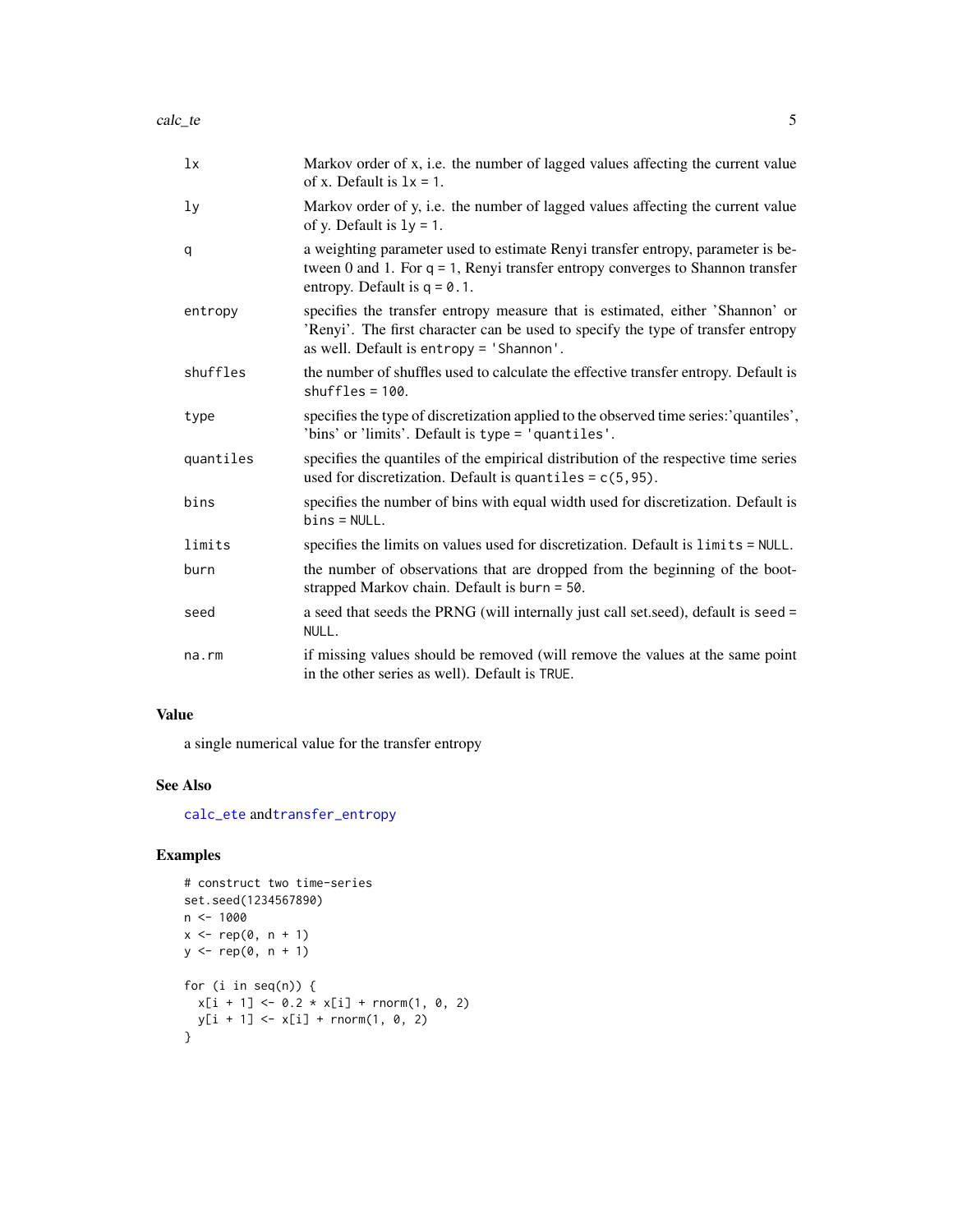```
x \le -x[-1]y \le y[-1]# calculate the X->Y transfer entropy value
calc_te(x, y)
# calculate the Y->X transfer entropy value
calc_te(y, x)
  # Compare the results
  calc_t(e(x, y, seed = 123)calc_t(y, x, seed = 123)transfer_entropy(x, y, nboot = 0, seed = 123)
```
coef.transfer\_entropy *Extract the Coefficient Matrix from a transfer\_entropy*

#### Description

Extract the Coefficient Matrix from a transfer\_entropy

#### Usage

## S3 method for class 'transfer\_entropy' coef(object, ...)

#### Arguments

| object  | a transfer_entropy                         |
|---------|--------------------------------------------|
| $\cdot$ | additional arguments, currently not in use |

#### Value

a Matrix containing the coefficients

```
set.seed(1234567890)
n <- 500
x \leftarrow rep(0, n + 1)y \leq - rep(0, n + 1)for (i in seq(n)) {
  x[i + 1] \le 0.2 \times x[i] + \text{norm}(1, 0, 2)y[i + 1] < -x[i] + \text{norm}(1, 0, 2)}
```
<span id="page-5-0"></span>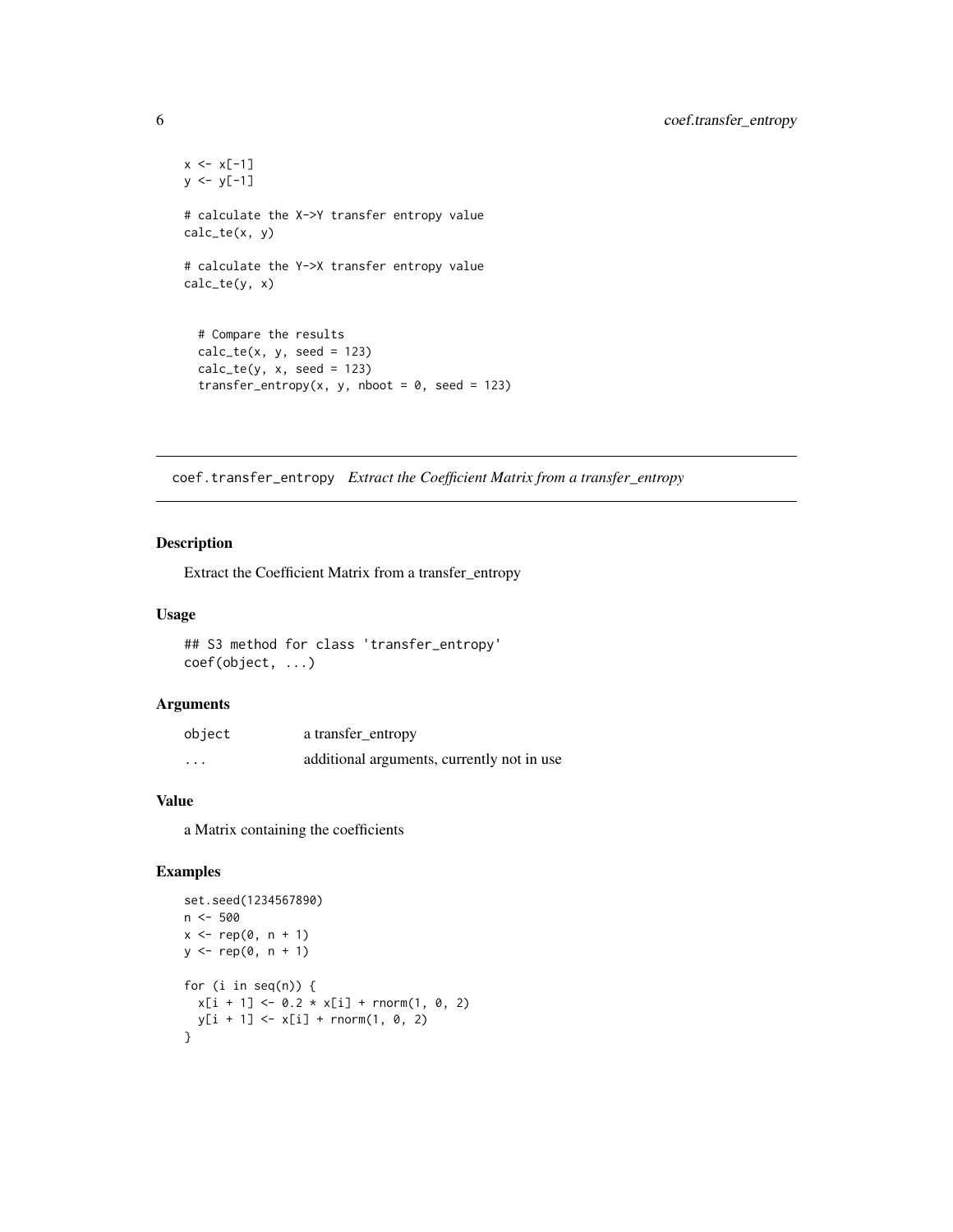#### <span id="page-6-0"></span>is.transfer\_entropy 7

```
x \le -x[-1]y <- y[-1]
te_result <- transfer_entropy(x, y, nboot = 100)
coef(te_result)
```
is.transfer\_entropy *Checks if an object is a transfer\_entropy*

#### Description

Checks if an object is a transfer\_entropy

#### Usage

is.transfer\_entropy(x)

#### Arguments

x an object

#### Value

a boolean value if x is a transfer\_entropy

#### Examples

# see ?transfer\_entropy

<span id="page-6-1"></span>print.transfer\_entropy

*Prints a transfer-entropy result*

#### Description

Prints a transfer-entropy result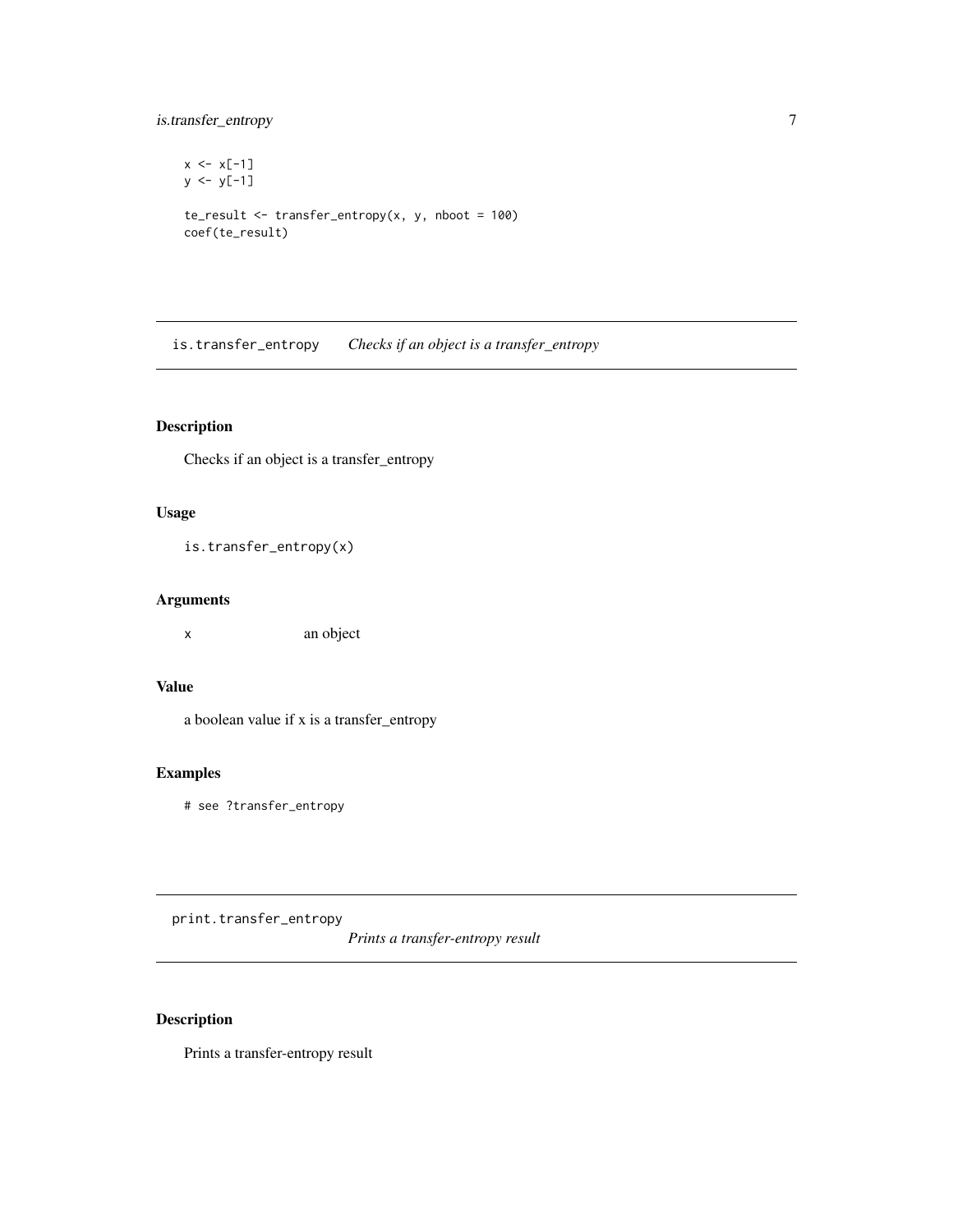#### Usage

```
## S3 method for class 'transfer_entropy'
print(
 x,
 digits = 4,
 boot = TRUE,
 probs = c(0, 0.25, 0.5, 0.75, 1),
  tex = FALSE,
 ref = NA,
 file = NA,
  table = TRUE,
  ...
\mathcal{L}
```
#### Arguments

| $\mathsf{x}$ | a transfer_entropy                                                                                                     |
|--------------|------------------------------------------------------------------------------------------------------------------------|
| digits       | the number of digits to display, defaults to 4                                                                         |
| boot         | if the bootstrapped results should be printed, defaults to TRUE                                                        |
| probs        | numeric vector of quantiles for the bootstraps                                                                         |
| tex          | if the data should be outputted as a TeX-string                                                                        |
| ref          | the reference string of the LaTeX table (label) applies only if table $=$ TRUE and<br>$tex = TRUE$ , defaults to FALSE |
| file         | a file where the results are printed to                                                                                |
| table        | if the table environment should be printed as well (only applies if tex $= TRUE$ ),<br>defaults to TRUE                |
| $\cdot$      | additional arguments, currently not in use                                                                             |

#### Value

invisible the text

```
# construct two time-series
set.seed(1234567890)
n <- 500
x \leftarrow rep(0, n + 1)y <- rep(0, n + 1)
for (i in seq(n)) {
  x[i + 1] \le 0.2 \times x[i] + \text{norm}(1, 0, 2)y[i + 1] < -x[i] + \text{norm}(1, 0, 2)}
x \leq x[-1]y \le y[-1]
```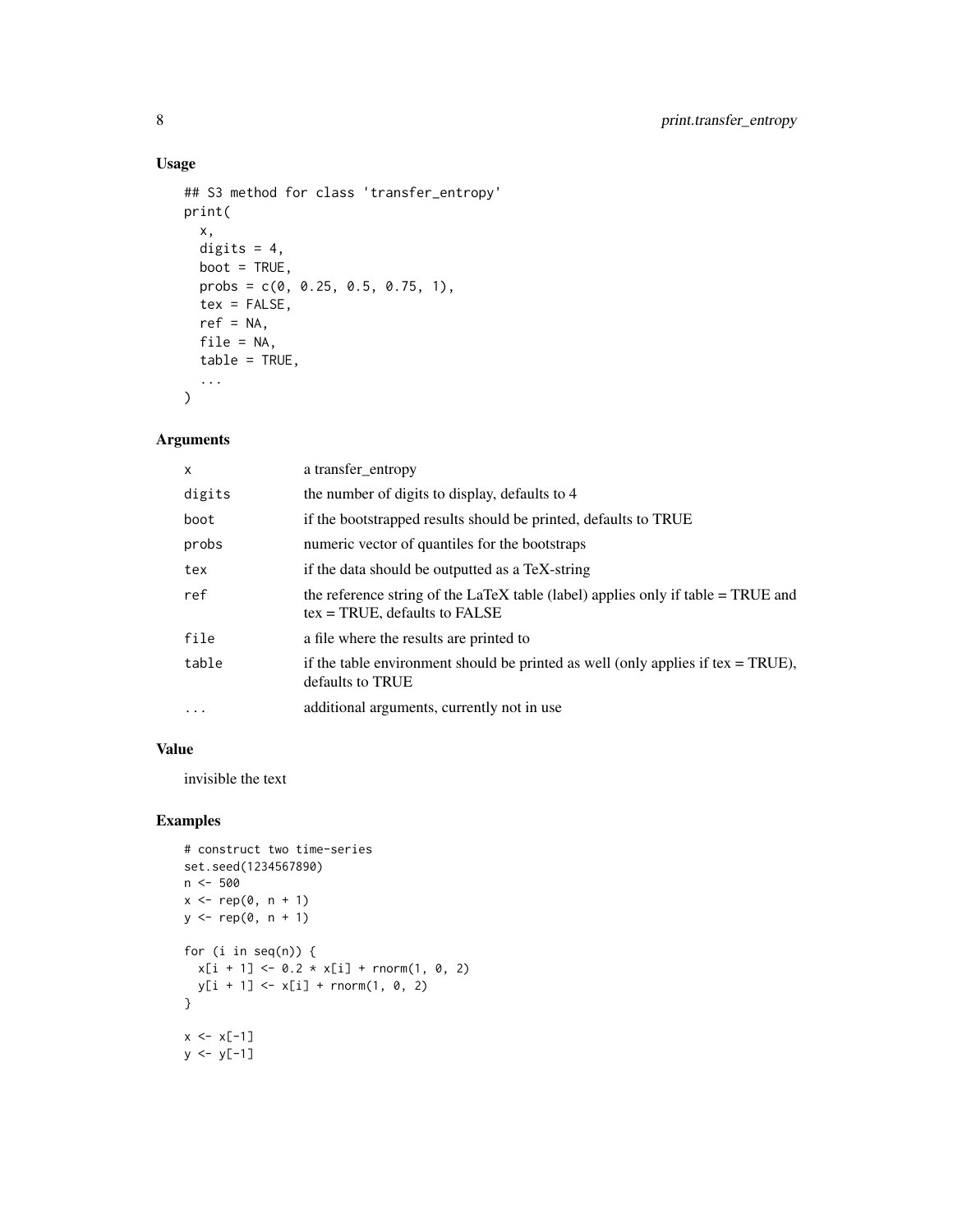```
# Calculate Shannon's Transfer Entropy
te\_result \leftarrow transfer\_entropy(x, y, nboot = 100)print(te_result)
# change the number of digits
print(te_result, digits = 10)
# disable boot-print
print(te_result, boot = FALSE)
# specify the quantiles of the bootstraps
print(te_result, probs = c(0, 0.1, 0.4, 0.5, 0.6, 0.9, 1))
# get LaTeX output:
print(te_result, tex = TRUE)
# set the reference label for LaTeX table
print(te_result, tex = TRUE, ref = "tab:te_result")
## Not run:
# file output
print(te_result, file = "te_result_file.txt")
print(te_result, tex = TRUE, file = "te_result_file.tex")
## End(Not run)
```

```
set_quiet Set the quiet-parameter for all RTransferEntropy Calls
```
#### Description

Set the quiet-parameter for all RTransferEntropy Calls

#### Usage

```
set_quiet(quiet)
```
#### Arguments

quiet if FALSE, the functions will give feedback on the progress

#### Value

nothing

#### Examples

# see ?transfer\_entropy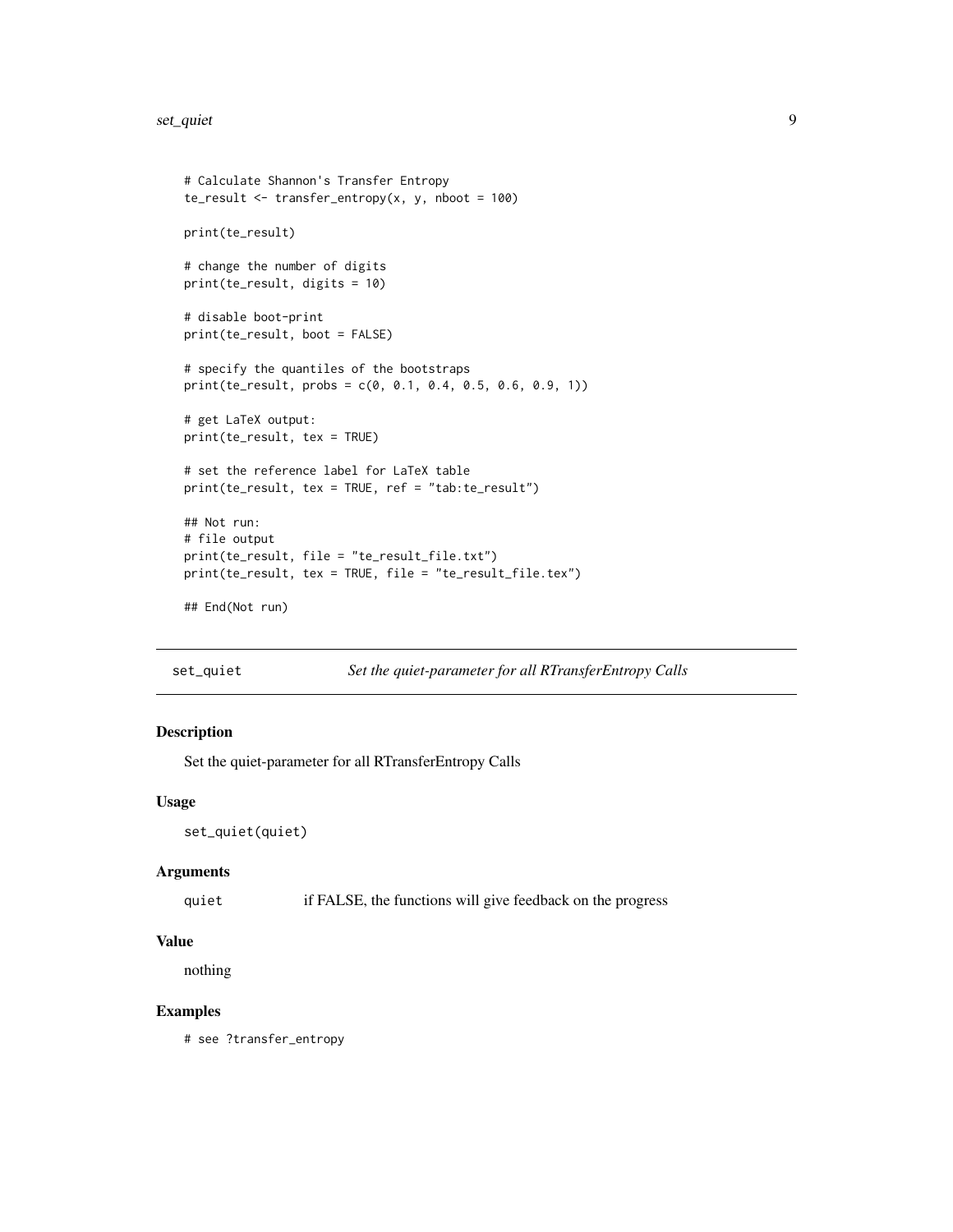#### <span id="page-9-0"></span>Description

A dataset containing the daily stock returns for 10 stocks and the S&P 500 market returns for the time-period 2000-01-04 until 2017-12-29

#### Usage

stocks

#### Format

A data frame (or data.table if loaded) with 46940 rows and 4 variables:

date date of the observation

ticker ticker of the stock

ret Return of the stock

sp500 Return of the S&P 500 stock market index

#### Source

yahoo finance using [getSymbols](#page-0-0)

summary.transfer\_entropy

*Prints a summary of a transfer-entropy result*

#### Description

Prints a summary of a transfer-entropy result

#### Usage

```
## S3 method for class 'transfer_entropy'
summary(object, digits = 4, probs = c(0, 0.25, 0.5, 0.75, 1), ...)
```
#### Arguments

| object                  | a transfer_entropy                             |
|-------------------------|------------------------------------------------|
| digits                  | the number of digits to display, defaults to 4 |
| probs                   | numeric vector of quantiles for the bootstraps |
| $\cdot$ $\cdot$ $\cdot$ | additional arguments, passed to printCoefmat   |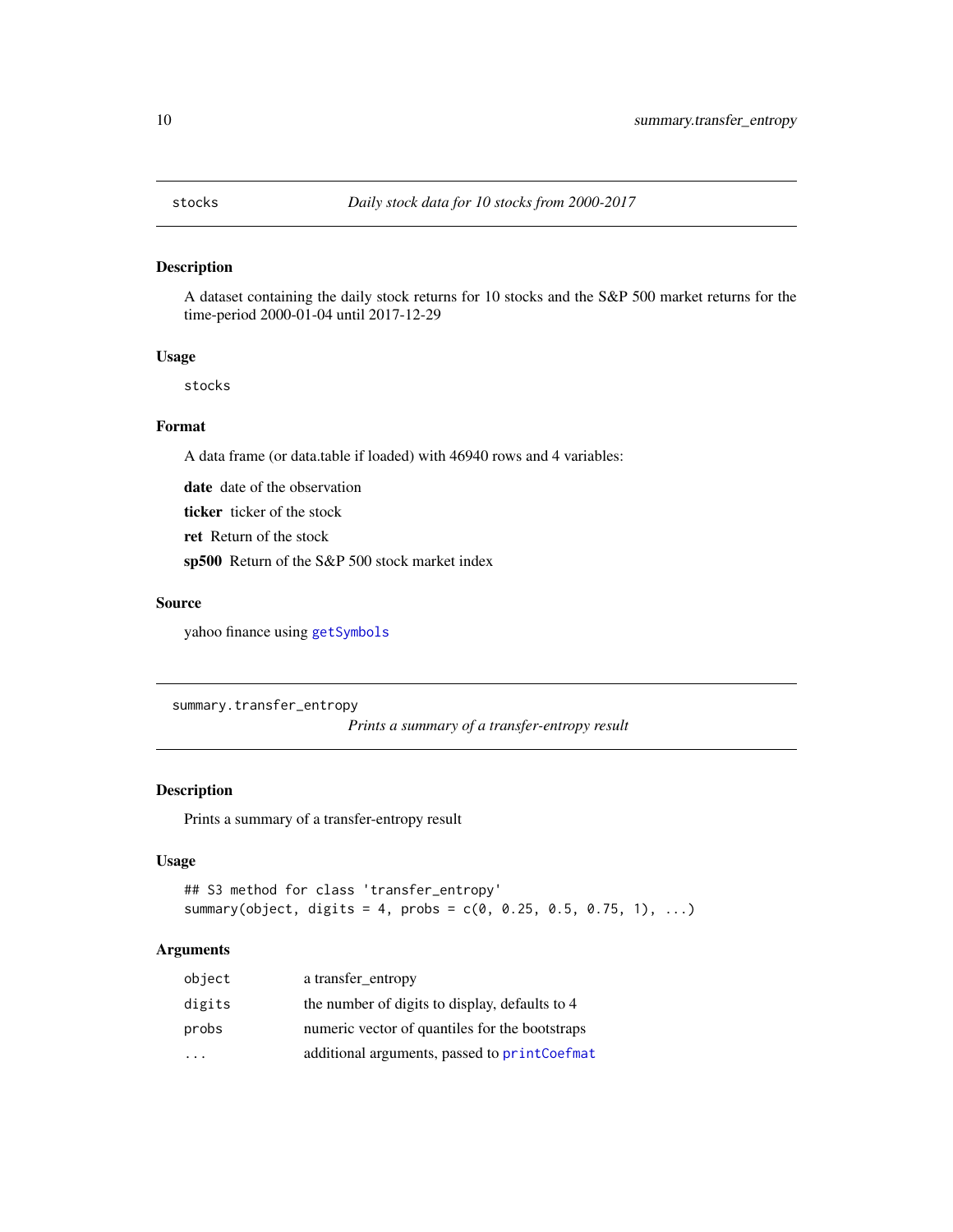<span id="page-10-0"></span>transfer\_entropy 11

#### Value

invisible the object

#### Examples

```
# construct two time-series
set.seed(1234567890)
n <- 500
x \leftarrow rep(0, n + 1)y \leftarrow rep(0, n + 1)for (i in seq(n)) {
  x[i + 1] \le 0.2 \times x[i] + \text{norm}(1, 0, 2)y[i + 1] < -x[i] + rnorm(1, 0, 2)}
x \le -x[-1]y \le y[-1]# Calculate Shannon's Transfer Entropy
te_result <- transfer_entropy(x, y, nboot = 100)
summary(te_result)
```
<span id="page-10-1"></span>

| transfer_entropy | Function to estimate Shannon and Renyi transfer entropy between two |
|------------------|---------------------------------------------------------------------|
|                  | <i>time series x and y.</i>                                         |

#### Description

Function to estimate Shannon and Renyi transfer entropy between two time series x and y.

#### Usage

```
transfer_entropy(
 x,
 y,
 lx = 1,ly = 1,q = 0.1,
 entropy = "Shannon",
  shuffles = 100,
  type = "quantiles",
  quantiles = c(5, 95),
 bins = NULL,
  limits = NULL,
  nboot = 300,burn = 50,
```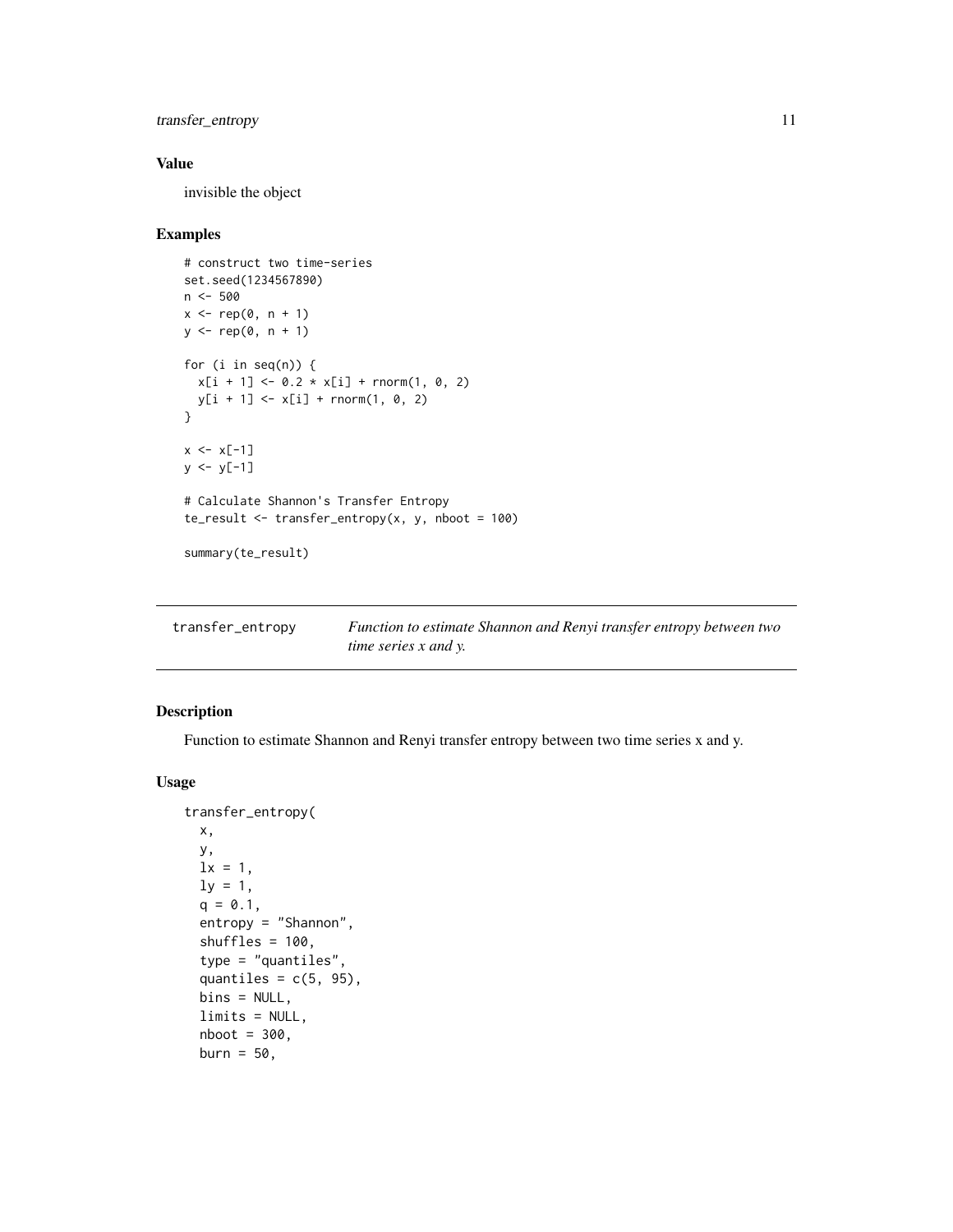```
quiet = NULL,
  seed = NULL,
 na.rm = TRUE
)
```
#### Arguments

| x              | a vector of numeric values, ordered by time. Also allowed are xts, zoo, or ts<br>objects.                                                                                                                     |
|----------------|---------------------------------------------------------------------------------------------------------------------------------------------------------------------------------------------------------------|
| У              | a vector of numeric values, ordered by time. Also allowed are xts, zoo, or ts<br>objects.                                                                                                                     |
| 1x             | Markov order of x, i.e. the number of lagged values affecting the current value<br>of x. Default is $1x = 1$ .                                                                                                |
| 1 <sub>V</sub> | Markov order of y, i.e. the number of lagged values affecting the current value<br>of y. Default is $1y = 1$ .                                                                                                |
| q              | a weighting parameter used to estimate Renyi transfer entropy, parameter is be-<br>tween 0 and 1. For $q = 1$ , Renyi transfer entropy converges to Shannon transfer<br>entropy. Default is $q = 0.1$ .       |
| entropy        | specifies the transfer entropy measure that is estimated, either 'Shannon' or<br>'Renyi'. The first character can be used to specify the type of transfer entropy<br>as well. Default is entropy = 'Shannon'. |
| shuffles       | the number of shuffles used to calculate the effective transfer entropy. Default is<br>$shuffles = 100$ .                                                                                                     |
| type           | specifies the type of discretization applied to the observed time series: 'quantiles',<br>'bins' or 'limits'. Default is type = 'quantiles'.                                                                  |
| quantiles      | specifies the quantiles of the empirical distribution of the respective time series<br>used for discretization. Default is quantiles = $c(5, 95)$ .                                                           |
| bins           | specifies the number of bins with equal width used for discretization. Default is<br>$bins = NULL.$                                                                                                           |
| limits         | specifies the limits on values used for discretization. Default is limits = NULL.                                                                                                                             |
| nboot          | the number of bootstrap replications for each direction of the estimated transfer<br>entropy. Default is nboot $=$ 300.                                                                                       |
| burn           | the number of observations that are dropped from the beginning of the boot-<br>strapped Markov chain. Default is burn = 50.                                                                                   |
| quiet          | if FALSE (default), the function gives feedback.                                                                                                                                                              |
| seed           | a seed that seeds the PRNG (will internally just call set.seed), default is seed =<br>NULL.                                                                                                                   |
| na.rm          | if missing values should be removed (will remove the values at the same point<br>in the other series as well). Default is TRUE.                                                                               |

#### Value

an object of class transfer\_entropy, containing the transfer entropy estimates in both directions, the effective transfer entropy estimates in both directions, standard errors and p-values based on bootstrap replications of the Markov chains under the null hypothesis of statistical independence, an indication of statistical significance, and quantiles of the bootstrap samples (if nboot  $>$   $\theta$ ).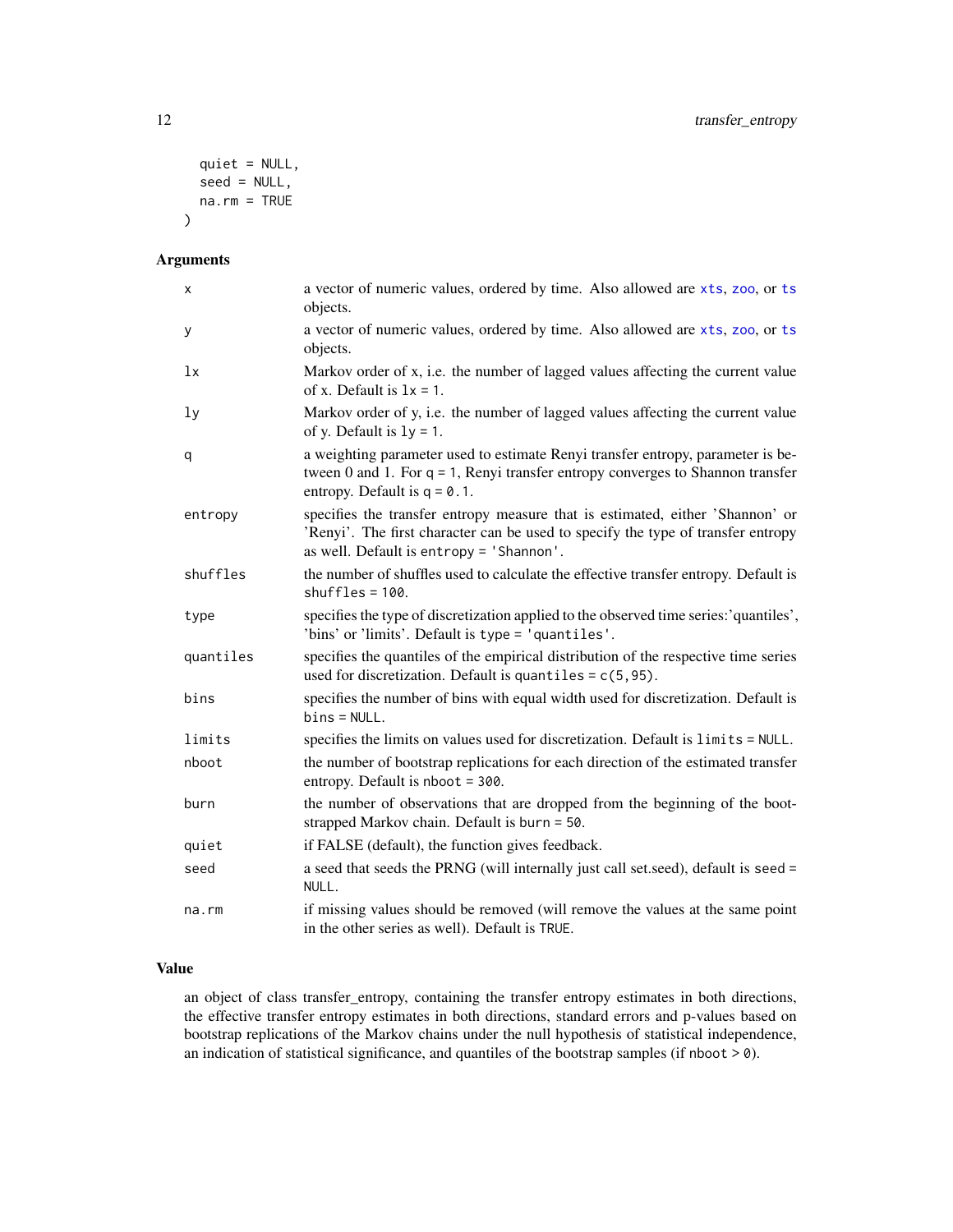#### <span id="page-12-0"></span>transfer\_entropy 13

#### See Also

[coef](#page-0-0), [print.transfer\\_entropy](#page-6-1)

```
# construct two time-series
set.seed(1234567890)
n <- 500
x \leftarrow rep(0, n + 1)y <- rep(0, n + 1)
for (i in seq(n)) {
  x[i + 1] < -0.2 \times x[i] + \text{norm}(1, 0, 2)y[i + 1] \leq x[i] + \text{norm}(1, 0, 2)}
x \le -x[-1]y \le y[-1]# Calculate Shannon's Transfer Entropy
te\_result \leq transfer\_entropy(x, y, nboot = 100)te_result
summary(te_result)
  # Parallel Processing using the future-package
  library(future)
  plan(multisession)
  te_result2 <- transfer_entropy(x, y, nboot = 100)
  te_result2
  # revert back to sequential execution
  plan(sequential)
  te\_result2 \leq trainfer\_entropy(x, y, nboot = 100)te_result2
  # General set of quiet
  set_quiet(TRUE)
  a \leftarrow \text{transfer\_entropy}(x, y, \text{nboot} = \emptyset)set_quiet(FALSE)
  a \leq t ransfer_entropy(x, y, nboot = 0)
```